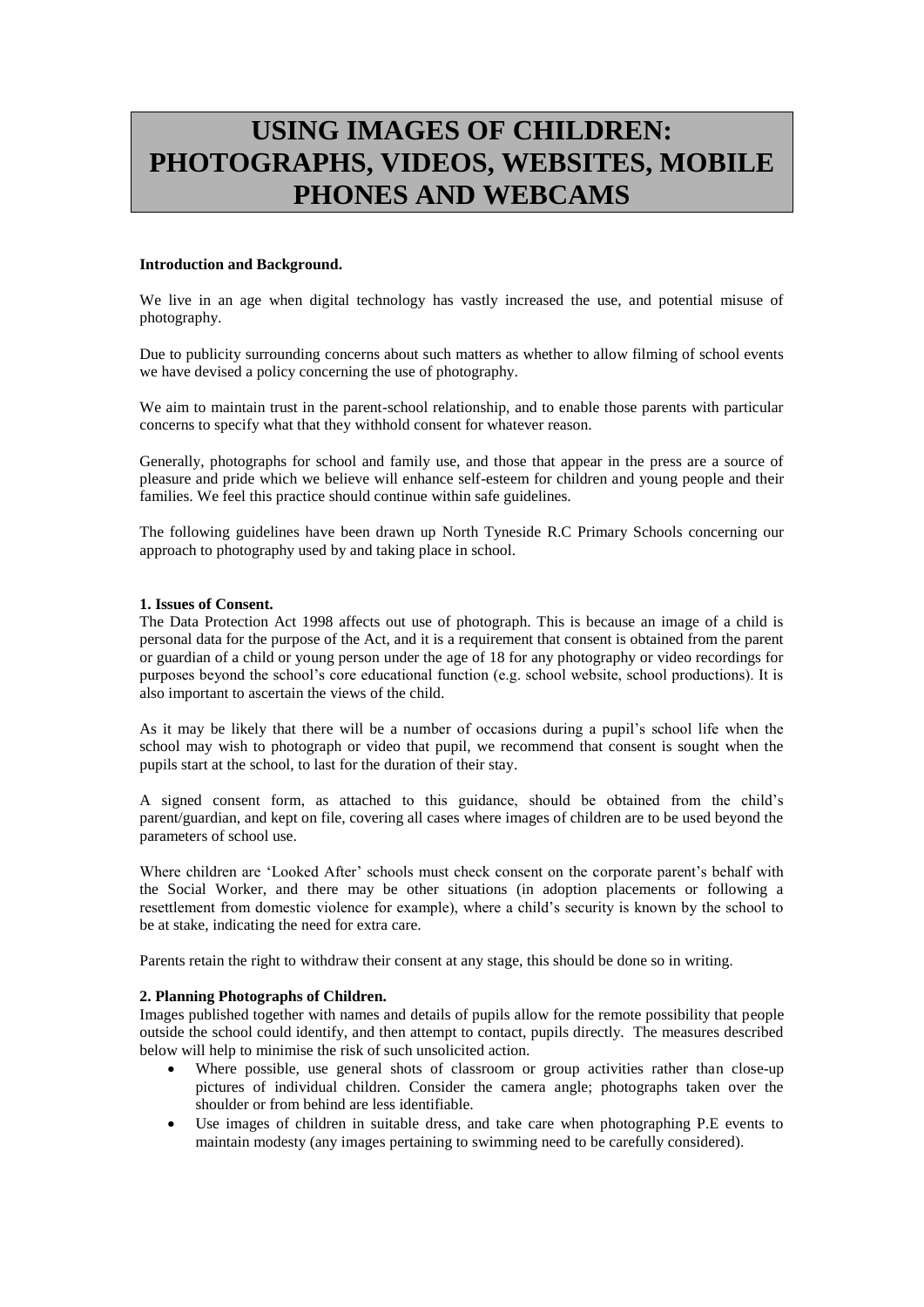- Aim to include images from children of different backgrounds in communications where possible, and positive images of children with disabilities to promote the school as an inclusive community, and to comply with the Disability Discrimination Act.
- Consider alternatives. Is a photograph of the child necessary, or would an article be as well illustrated by the children's work, for example?

# **3. Identifying Pupils.**

The DfES advises the following, as a broad rule of thumb, where consent is unclear;

 If the pupil is named, avoid using their photograph. If a photograph is used, avoid naming the child.

In school communications we recommend that;

- You use the minimum of information. It may not be necessary to accompany a picture with the pupils' names, the year group and the school.
- When fully naming pupils in any published text, whether in the school brochure or website, avoid using their photographs, unless you have specific parental consent to do so. However, pupils' first names may be used.

# **4. Using photographs of Children Supplied by a Third Party.**

Copyright does not apply to images for private family use. However, copyright does exist in commercial photographs and it rests with the photographer. Copyright is a right that the photographer automatically has as the creator of the work to prevent others exploiting their work and to control how others use it.

Before using a photograph supplied by a third party you should check that the third party owns the copyright in the photograph and you should obtain their written or verbally recorded permission to use it. If you use a photograph without the copyright owner's permission you could find that an action is taken against you for copyright infringement.

Images downloaded from the internet are also subject to copyright.

Third parties will generally be under the same obligations as your school to obtain parental consent to the use and distribution of photographs. You should therefore ask the third party to guarantee to you that all relevant consents have been given and that they are entitled to provide you with the image.

# **5. Use of Images of Children in the Press.**

There may be occasions when the press take photographs of pupils at school. As well as highlighting the potential risks of photography in general terms, the conent form attached specifically enables parents to decide whether to agree to their children being featured in the news media.

It may be appropriate to ask the Press if, when publishing a group photograph, they could avoid printing the children's names in left-to-right order (which is the traditional method), thus making it harder to identify individual children.

To a great extent, the manner in which the media approach children is restricted by the media industry's own codes of practice, as well as by law. Journalists should not photograph or interview children under the age of 16 without the consent of a parent or another responsible adult, and children should not be approached at school without the school's permission.

However, there is no formal guidance on the use of children's names with photographs that are legitimately taken by the press with the school's permission. This has been the subject of correspondence between the newspaper society, which represents the local and regional newspapers, and the DfES. As a result, the Secretary of State has confirmed that the advice given by the DfES (see section 3) refers only to images used by schools for their own publicity purposes, such as publications or websites, and should not be construed as advice on how to deal with the media.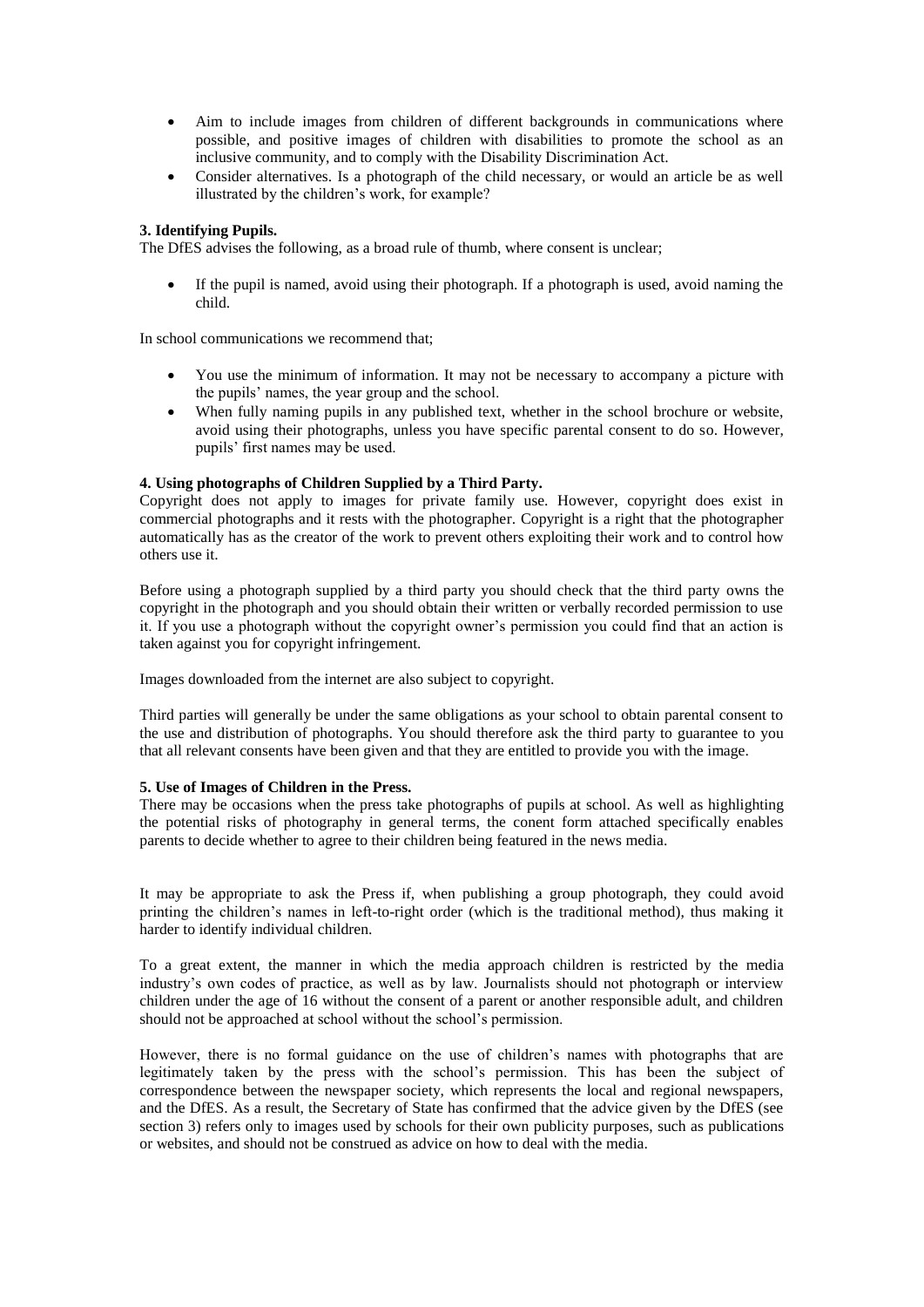A copy of this guidance should be communicated clearly to local newspapers in each instance, to try to avoid any misunderstandings or conflict. If access is granted, it should be made clear in advance to journalists on what basis they are being allowed to take photographs and what use they can make of the images and the pupil's names.

# **6. School Prospectuses and other Literature.**

Although most school literature is sent to a specific audience, it would be best to avoid using personal details or full names of any child in a photograph. Follow the DfES advice (see section 3)

# **7. Videos.**

There must be parental consent before any child can appear in a video. Parents can make video recordings of Nativity Plays and other such events for their own personal and family use, as they are not covered by the Data Protection Act (please refer to sections 8 and 11).

# **8. School productions.**

*The use of videos and photographs at nativity plays and other school productions and events.* 

Parents/Carers are not required to comply with the Data Protection Act 1998 when taking photographs for their own private use of their children at an organised event (see section 11).

Parents/Carers are not permitted, however, to take photographs or to make a video for anything other than their own personal use. Recording and/or photographing other than for private use would require consent of all other parents/carers whose children may be included in the images. To make sales or pass on copies without this could be a breach of the Data Protection Act.

We will allow parents/cares to photograph or video productions or events as long as;

When hosting an event where parents are permitted to take photographs or videos, it should be made clear from the start that any images taken are for private use only and if they include others, they must not be put on the web/internet/social media without their consent; otherwise Data Protection legislation may be contravened. We will aim to give verbal guidance to parents at the start of an event.

In relation to child protection considerations, we need to be as certain as possible that images reproduced are appropriate and they are not reproduced elsewhere without consent. It is important, therefore to be sure that people with no connection with the school do not have the opportunity to film covertly. School staff should be prepared to question anyone they do not recognise who is using a camera or video to record images at a school production.

Those parents and carers known to the school and helping with an event, such as assisting with children dressing and changing, should not take photos whilst doing so.

It is acceptable in relation to the Data Protection Act for the school to film and then sell videos of events as the children's names would not be associated with their image and it would still be for the personal use of those involved. These videos or photographs should not be resold or used for other purposes such as newspapers or media coverage.

School Production/event checklist;

- Events can be videoed or photographed.
- Display/distribute a copy to all parents carers of the 'Use your camera and video courteously' code (see below).
- Remind parents/carers with a verbal announcement at the start of an event that any images must be taken for personal use only and remind them such images should not be put on the internet, otherwise Data Protection legislation is likely to be contravened.
- Be sure that people with no connection with school do not have the opportunity to film covertly – remember to ask staff to quiz anyone not recognised who is using a camera or recording equipment at an event.
- If a video is produced by the school of a production, avoid attaching a cast list as this would require additional parental consent so as not to contravene the Data Protection Act.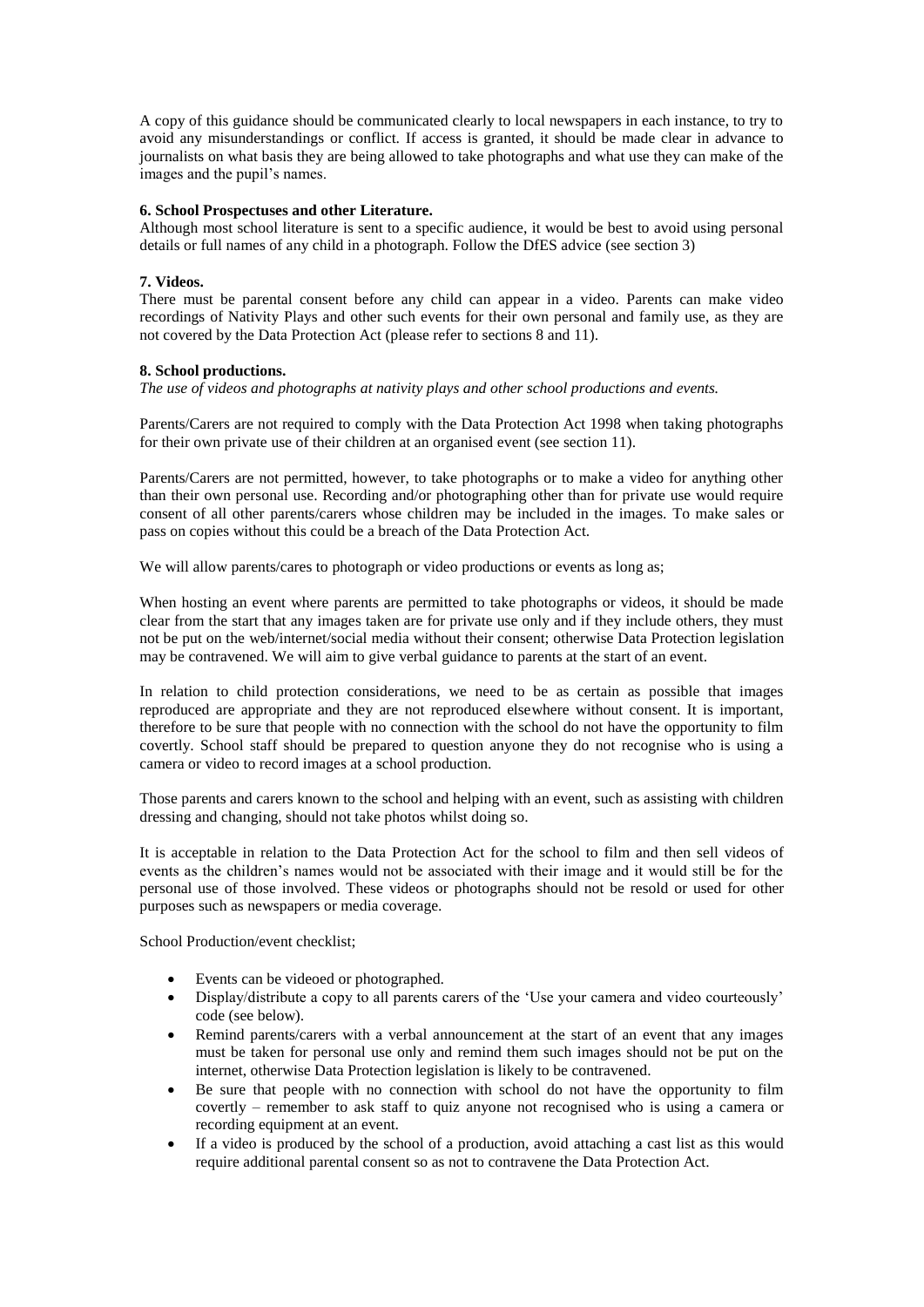# **Guidance for Parents.**

# **'Use your camera and video courteously' code – a guide for parents who wish to photograph and/or video a school event.**

Generally photographs and videos for school and family use are a source of innocent pleasure and pride which can enhance self-esteem for children and young people and their families. By following some simple guidelines we can proceed safely and with regard to the law.

- Remember that parents and carers attend school events at the invitation of the Headteacher and the Governors.
- The Headteacher and the Governors have the responsibility to decide if photography and videoing of an event is permitted.
- The Headteacher and Governors have the responsibility to decide the conditions that will apply in order that the children are kept safe, the performance is not disrupted and the children and staff are not distracted.
- Parents and Carers can only use videos and photographs and videos for their own personal use. Such photos and videos cannot be sold and must not be put on the internet due to Data Protection legislation, which in such circumstances is likely to be contravened.
- Recording and/or photographing other than for private use would require the consent of all the other parents whose children may be included in the images.
- Parents and Carers must follow guidance from staff as to when the photography/videoing is permitted and where to stand in order to minimise disruption to the activity.
- Parents and Carers must not video/photograph children whilst they are changing for performances or events.
- If you are accompanied or represented by people that school staff do not recognise, they may need to check who they are if they are using a camera or video recorder.

#### **9. Websites**

This area has received a lot of publicity due to a potential or perceived increase threat of abuse. With digital photography there is the remote possibility that images of children could be produced, manipulated and circulated, without the parents' or children's knowledge. The dual concern which follows such a risk is that children might be exploited, and a school may be criticised and/or face action.

It is important to take care with identification, and to respect parental views on the use of any photography of children on a website.

We will continue to post photographs on our school website, but pupils will only be identifiable by their first name on areas accessible to the general public. Full names will be avoided even if a picture is not present. We will aim to post group photos where possible.

The North Tyneside Learning Portal, [www.ntlp.org.uk](http://www.ntlp.org.uk/) provides use with secure, password protected areas to display pupils achievements to children, staff and parents.

#### **10. Webcams**

The regulations for using webcams are similar to those for CCTV. This means that the area in which you are using the webcam must be well signposted and people must know the webcam is there before they enter the area, in order to consent being viewed in this way. Children should be consulted and adults would need to consent as well as the parents of all involved children.

In gaining consent, you must tell the person why the webcam is there, what you will use the images for, who might want to look at the images and what security measures are in place to protect access.

The current DfES advice (July 2003) is that unless a webcam is a response to a specific threat or difficulty in relation to either crime or health and safety, it may pose more difficulties for the school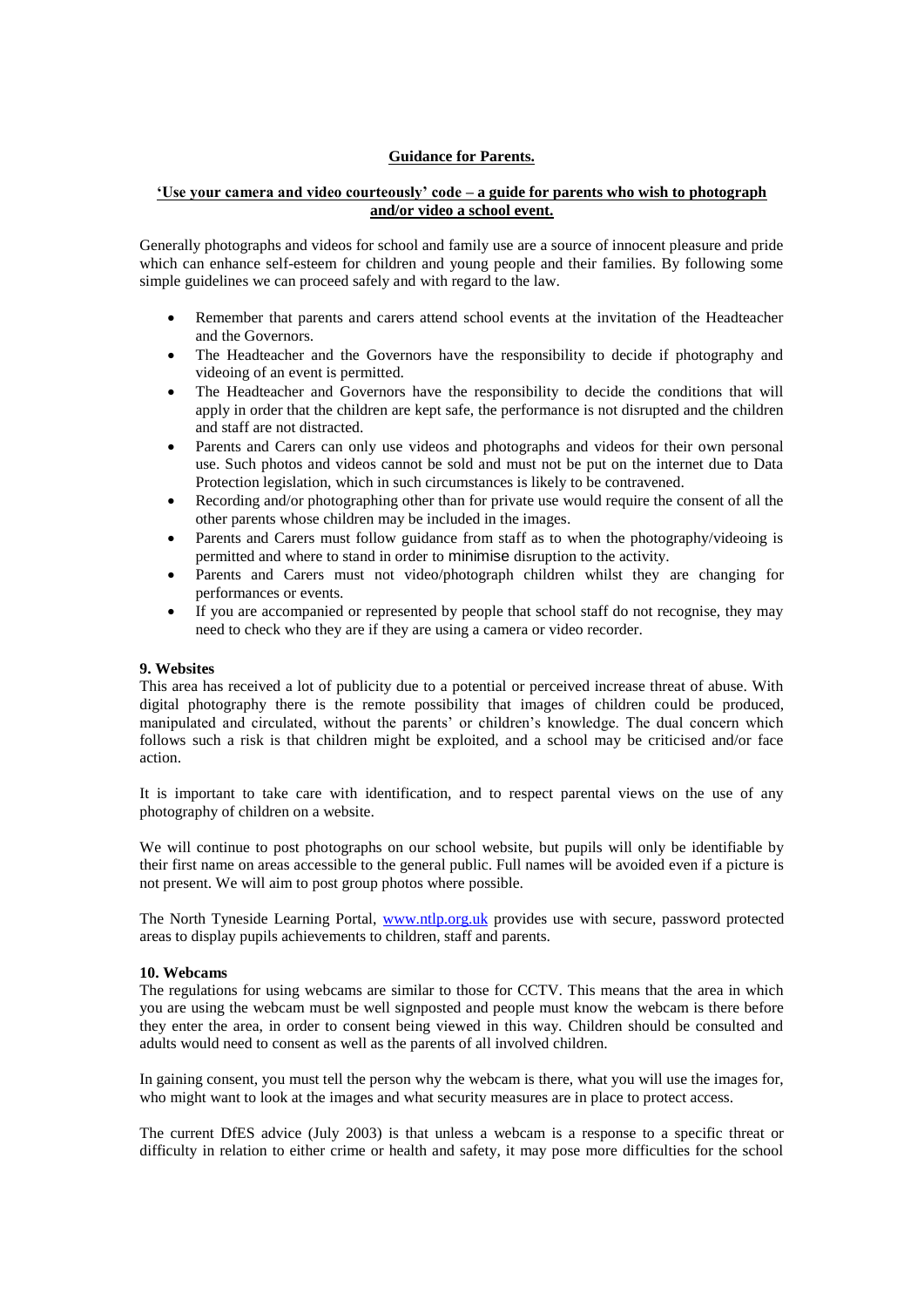than it would actually resolve. If staff wish to use a webcam consultation with the Headteacher is required.

## **11. Parental right to take photographs.**

Parents are not covered by the Data Protection Act 1998 if they are taking photos or video for their own private use. The Act does not, therefore, stop parents taking photographs or videos at school events, such as nativity plays (see section 8)

Parents are not permitted to take photographs or make video recordings for anything other that their own personal use. Recording and/or photographing other than for private use would require the consent of the other parents whose children may be captured on film. Without this consent the Data Protection Act 1998 would be breached.

# **12. The storage of images.**

Photographs must be maintained securely for authorised school use only, and disposed of by return to the children parents/carers, shredding or deleting as appropriate.

Digital images must be stored on the school network, the North Tyneside Learning Portal or a password protected pen drive. If images are being transported for a specific purpose (e.g. PowerPoint with images for a course) this must be on a password protected laptop.

## **13. Official school photographs.**

At St Columba's RC Primary, we periodically invite an official photographer into school to take portraits of individual children and/or groups. A risk assessment considering such and activity in terms of the validity of the photographer involved and establishing which checks have been undertaken will be carried out. Procedures should also ensure that levels of supervision are appropriate to safeguard the welfare of children at all times when visitors are present on the school site.

# **14. Useful sources of information.**

[www.safety.ngfl.gov.uk/schools](http://www.safety.ngfl.gov.uk/schools) [www.wiseuptothenet.co.uk](http://www.wiseuptothenet.co.uk/) [www.dataprotection.co.uk](http://www.dataprotection.co.uk/) [www.pcc.org.uk/cop/cop.asp](http://www.pcc.org.uk/cop/cop.asp) (Press Complaints Commission Code of Practice) [www.internetwatch.org.uk](http://www.internetwatch.org.uk/) [www.teachernet.gov.uk](http://www.teachernet.gov.uk/)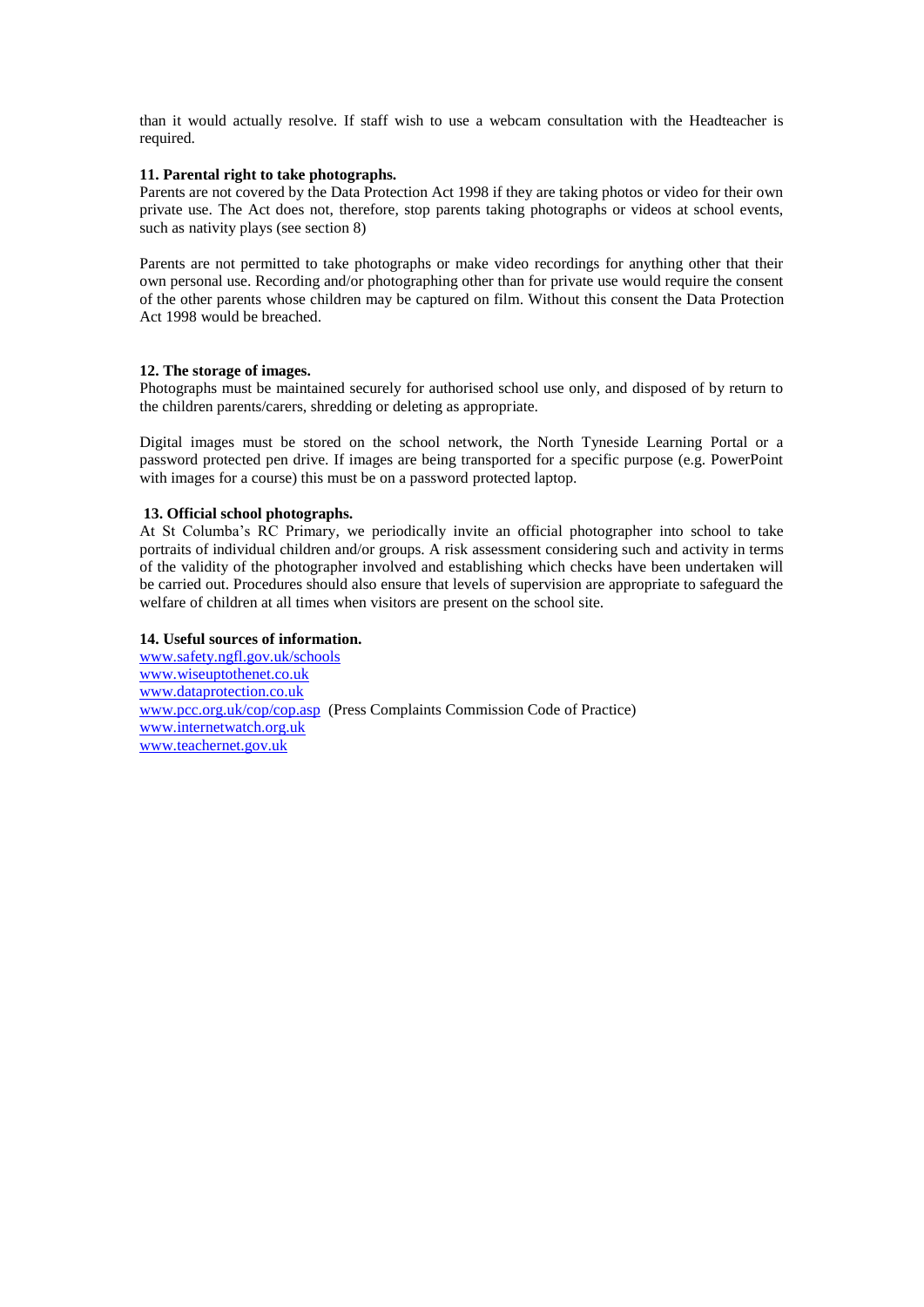# **Important – Please read and return**

#### Dear Parent or Guardian

#### **Using photographic images of children – seeking your consent.**

An updated policy on the use of photographic images of children in school has recently been approved by Mrs Jordan. This letter explains why we need to seek your consent to any photographs that are taken of your child whilst they are at school. When you have read it, please complete and return the form overleaf to let us know your wishes.

Generally, photographs of children for school and family use, and occasionally for publication in the local press, are a source of pleasure and pride and so are to be welcomed.

However, we live in an age in which technology has vastly increased the use, and potential misuse, of photographs. In the recent past there has been concern about the possibility of a child being identified by a photo in the press, or in the filming of a school event, in case they are put at risk of being targeted for abuse.

We believe that the risk of a child being identified by a stranger is small, and provided reasonable steps are in place to limit the publication of names and addresses, photography of children at school should continue, in line with the policy set out below.

#### **The school's policy**

Our policy is to broadly follow the Department for Education and Skills (DfES) advice: "If the pupil is named, avoid using the photograph. If the photograph is used, avoid naming the pupil." So we will **not**  use the children's full names alongside the photographs in the school's own printed publication, in video films or on our website. However pupils' first names may be used in a group situation where it cannot be linked to an individual in the photograph.

With regard to the press, the school **will** allow local newspapers to take photographs of the children, when appropriate, provided that this parental consent has been returned. Some newspapers insist the children's names must be published with their photographs. If not, they may decline to cover school events. Therefore we will normally give the children's full names to newspapers. That is why it is important you tell us whether you have any objection. If you do object, the school will not allow you child to be photographed by the press.

(Please note that the school will seek an undertaking that a child's name will not be used if their image is to be put on the newspaper's own website.)

Although it is fairly rare for television companies to visit school, your consent for newspaper photographs would also apply for television images.

Please now complete and return the form overleaf. If you would like to discuss these matters in more detail please contact either Mrs Jordan or Mr Turner. If at any time in the future you wish to withdraw your consent please do so in writing.

Yours Sincerely……Mrs. C. Jordan